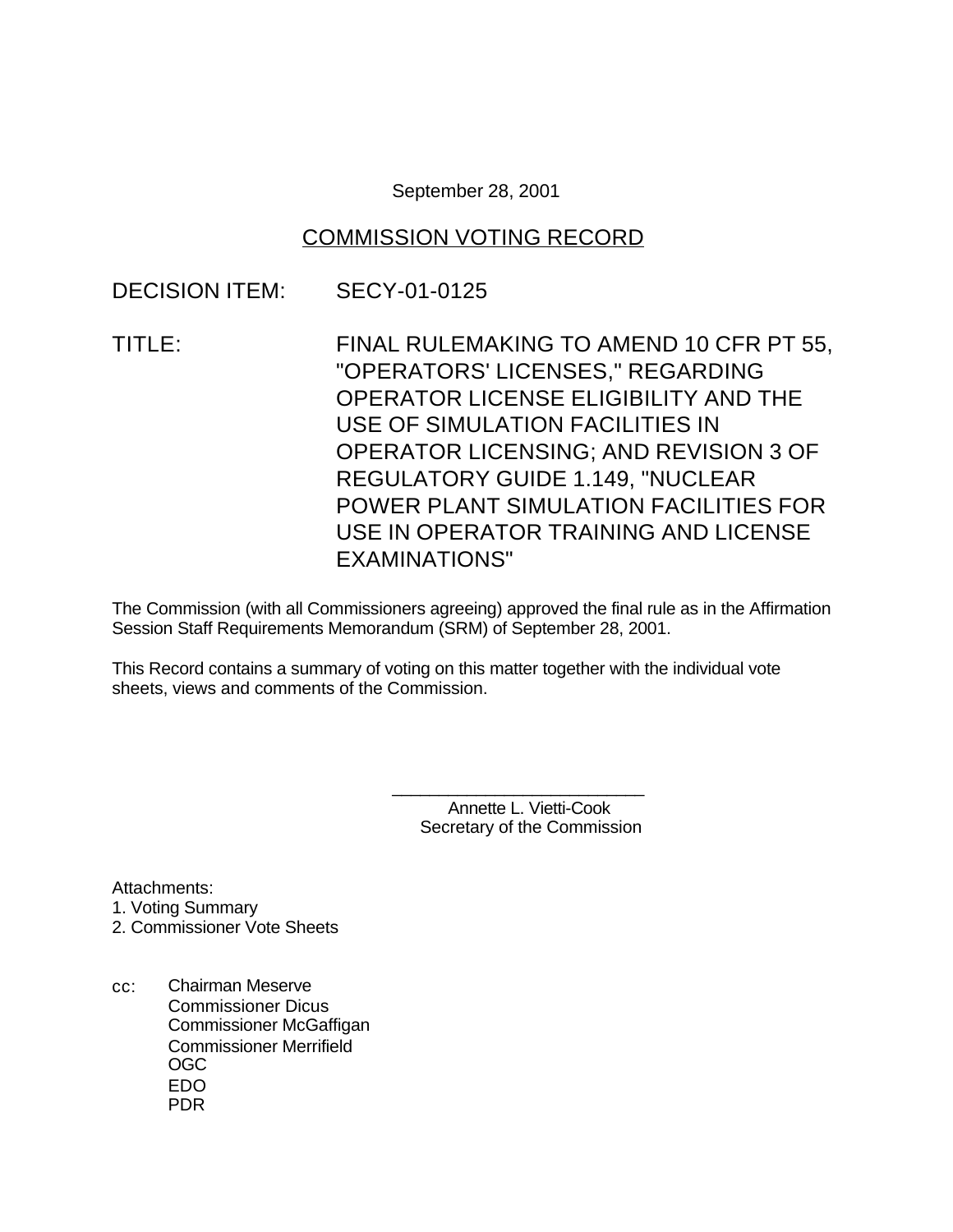## VOTING SUMMARY - SECY-01-0125

# RECORDED VOTES

 NOT APRVD DISAPRVD ABSTAIN PARTICIP COMMENTS DATE CHRM. MESERVE X X 9/7/01 COMR. DICUS X 8/23/01 COMR. McGAFFIGAN X 8/23/01 COMR. MERRIFIELD X X 8/20/01

## COMMENT RESOLUTION

In their vote sheets, all Commissioners approved the staff's recommendation and some provided additional comments. Subsequently, the comments of the Commission were incorporated into the final rule as reflected in the Affirmation Session SRM issued on September 28, 2001.